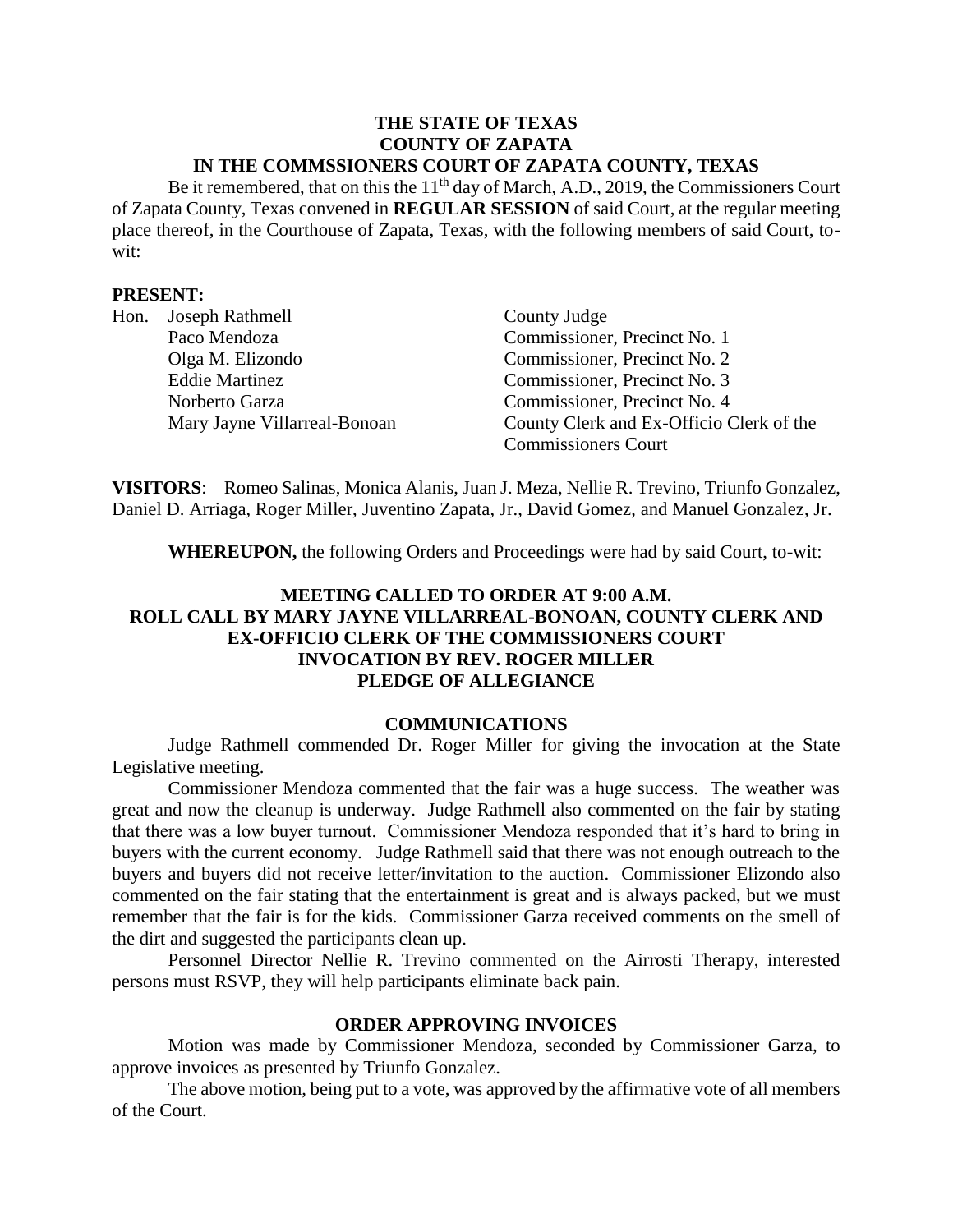#### **ORDER APPROVING TREASURER'S REPORT**

Motion was made by Commissioner Garza, seconded by Commissioner Mendoza, to approve Treasurer's Report as requested by Hon. Romeo Salinas, County Treasurer.

The above motion, being put to a vote, was approved by the affirmative vote of all members of the Court.

#### **ORDER APPROVING CHECKS ISSUED**

Motion was made by Commissioner Garza, seconded by Commissioner Elizondo, to approve checks issued as requested by Hon. Romeo Salinas, County Treasurer.

The above motion, being put to a vote, was approved by the affirmative vote of all members of the Court.

#### **TAX / ASSESSOR COLLECTOR'S REPORT**

Tax Assessor/Collector's office reported Hotel-Motel tax collections in the amount of \$10,118.64 for year-to-date collections in an amount of \$49,985.34 and tax collections at a yearto-date rate of 81.84% and total collections in the amount of \$5,447,473.62.

### **ORDER TO TABLE REQUEST BY JUDGE RATHMELL REGARDING REQUEST TO APPROVE INTERLOCAL AGREEMENT FOR MENTAL HEALTH SERVICES BETWEEN ZAPATA COUNTY AND BORDER REGION BEHAVIORAL CENTER**

Motion was made by Commissioner Garza, seconded by Commissioner Mendoza, to table request by Judge Rathmell regarding request to approve an Interlocal Agreement for Mental Health Services between Zapata County and Border Region Behavioral Center.

The above motion, being put to a vote, was approved by the affirmative vote of all members of the Court.

# **ORDER APPOINTING ADDITIONAL MEMBERS TO ZAPATA COUNTY HISTORICAL COMMISSION**

Motion was made Commissioner Mendoza, seconded by Commissioner Garza, to appoint additional members to the Zapata County Historical Commission as follows:

Anselmo Trevino

Jose Luis Elizondo

Jose Emilio Vela

as requested by Hon. Joe Rathmell, County Judge.

The above motion, being put to a vote, was approved by the affirmative vote of all members of the Court.

## **ORDER TO TABLE REQUEST BY JUDGE RATHMELL REGARDING REQUEST TO ALLOW ZAPATA COUNTY TO SUBMIT APPLICATION FOR SOUTH TEXAS CHILDREN'S FAMILY SERVICES HEAD START/HEAD START PROGRAM**

Motion was made by Commissioner Garza, seconded by Commissioner Mendoza, to table request by Judge Rathmell regarding request to allow Zapata County to submit an application for the South Texas Children's Family Services Head Start/Head Start Program as requested by Hon. Joe Rathmell, County Judge.

The above motion, being put to a vote, was approved by the affirmative vote of all members of the Court.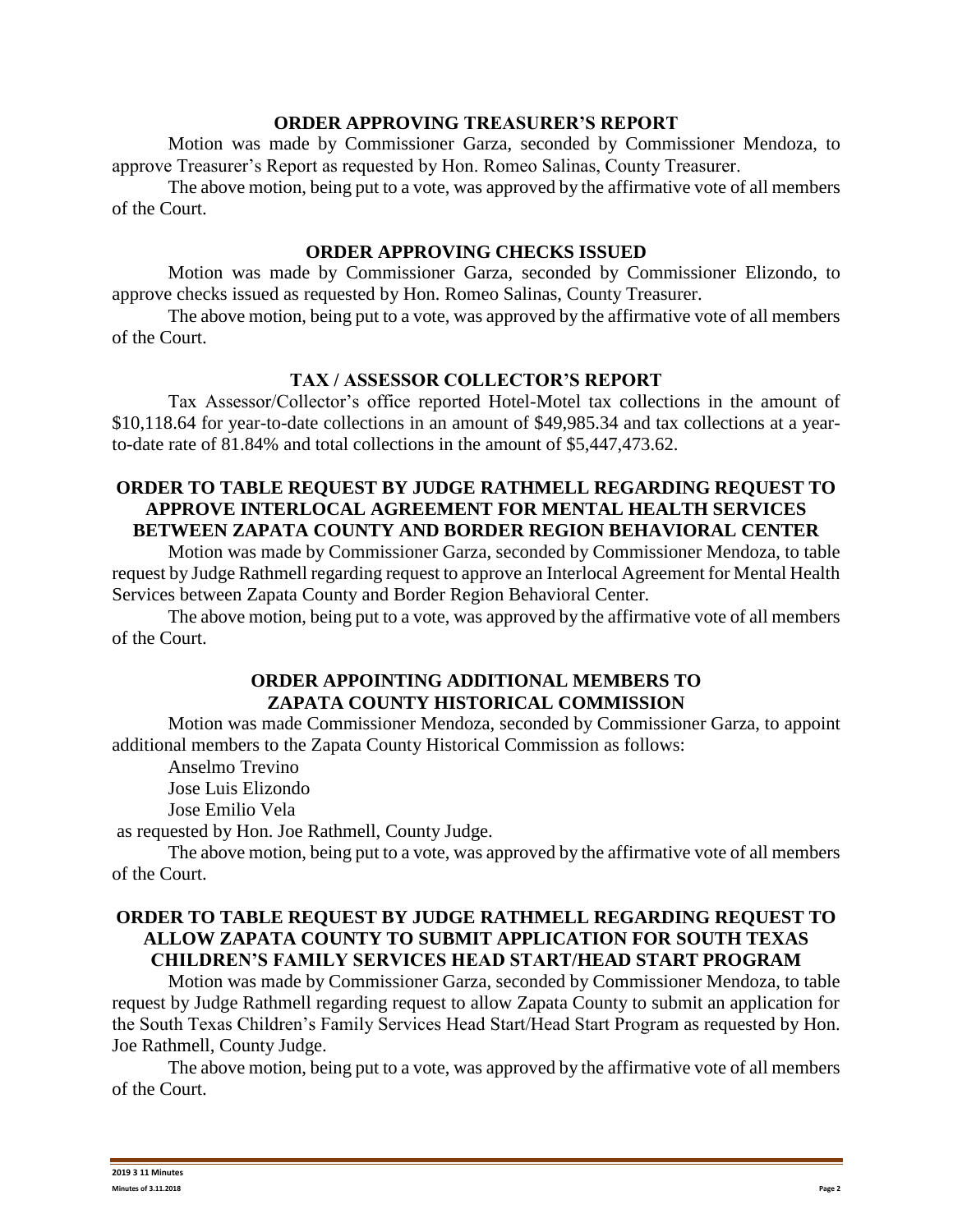### **ORDER APPROVING TRANSFER OF \$25,000 FROM TOBACCO FUND TO MEDICATION FUND**

Motion was made by Commissioner Garza, seconded by Commissioner Elizondo, to transfer \$25,000 from Tobacco Fund to Medication Fund 10-453-460 as requested by Fire Chief J.J. Meza, Fire Department.

The above motion, being put to a vote, was approved by the affirmative vote of all members of the Court.

### **ORDER APPROVING TRANSFER OF JOSE JUAREZ FROM RECYCLING DEPARMENT TO ENVIRONMENTAL DEPARTMENT**

Motion was made by Commissioner Mendoza, seconded by Commissioner Garza, to approve transfer of Jose Juarez from Recycling Department slot #3 to the Environmental Department slot #8 at \$9.20 per hour as requested by Guillermo Saenz, Environmental Department.

The above motion, being put to a vote, was approved by the affirmative vote of all members of the Court.

### **ORDER APPROVING HIRING OF JOHN CISNEROS AS TEMPORARY EMPLOYEE AT ENVIRONMENTAL DEPARTMENT**

Motion was made by Commissioner Garza, seconded by Commissioner Mendoza, to approve hiring of John Cisneros, as temporary employee, at the Environmental Department in slot #11 at \$8.50 per hour as requested by Guillermo Saenz, Environmental Department.

The above motion, being put to a vote, was approved by the affirmative vote of all members of the Court.

# **ORDER APPROVING HIRING OF RODOLFO GUERRA AS TEMPORARY EMPLOYEE AT ENVIRONMENTAL DEPARTMENT**

Motion was made by Commissioner Garza, seconded by Commissioner Elizondo, to approve hiring of Rodolfo Guerra, as temporary employee, at the Environmental Department in slot #3 at \$8.50 per hour as requested by Guillermo Saenz, Environmental Department.

The above motion, being put to a vote, was approved by the affirmative vote of all members of the Court.

### **ORDER APPROVING INVOICES AND REVIEW STATUS FOR ZAPATA COUNTY WASTEWATER TREATMENT PLANT PROJECT**

Motion was made by Commissioner Garza, seconded by Commissioner Mendoza, to approve payment of invoice in the amount of \$173,066.25 payable to EJCDC and invoice in the amount of \$14,079.76 payable to Premier Engineering for the Zapata County Wastewater Treatment Plant Project as requested by Manuel Gonzalez, Premier Engineering. The plant is pretty much complete, they are finishing up sidewalks around administrative building.

The above motion, being put to a vote, was approved by the affirmative vote of all members of the Court.

## **ORDER APPROVING PAYMENT OF INVOICES AND AWARD CONSTRUCTION CONTRACT FOR FALCON MESA PAVING PROJECT OF RAVEN AND PELICAN STREETS**

Motion was made by Commissioner Mendoza, seconded by Commissioner Garza, to approve award of construction contract to REIM Construction, being the lowest bidder with at bid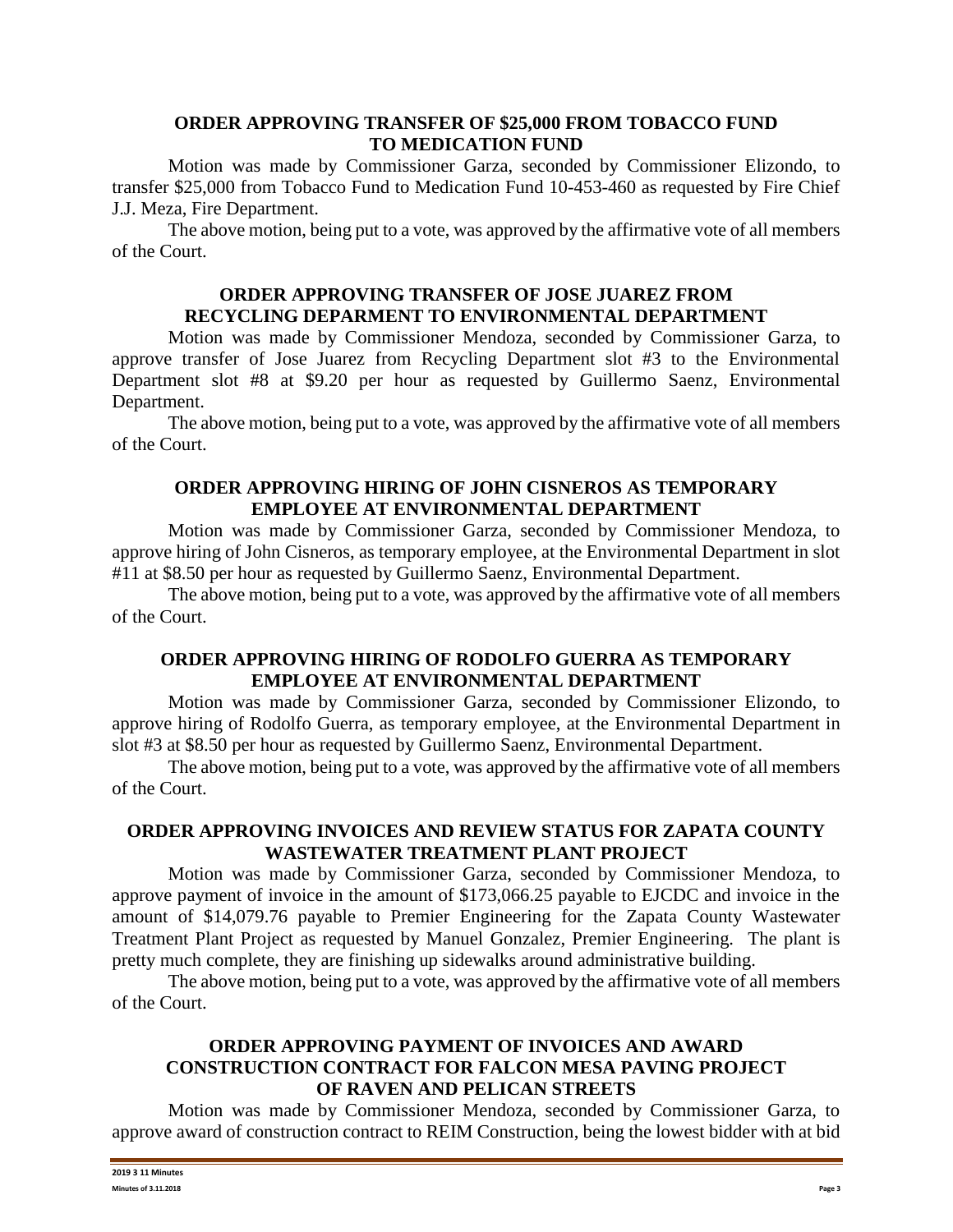of \$250,542.70, and payment of invoice in the amount of \$6,000 payable to Premier Engineering for the Falcon Mesa Paving of Raven and Pelican Streets CDBG 7217511, pending environmental clearance, as requested by Manuel Gonzalez, Premier Engineering.

The above motion, being put to a vote, was approved by the affirmative vote of all members of the Court.

# **ORDER APPROVING PAYMENT OF INVOICES FOR LOS EBANOS GOLF COURSE LINE REPLACEMENT PROJECT**

Motion was made by Commissioner Mendoza, seconded by Commissioner Garza, to approve payment of invoice in the amount of \$5,327.00 payable to Guzman Backhoe and invoice in the amount of \$1,500 payable to Premier Engineering for the Los Ebanos Golf Course Line Replacement Project as requested by Manuel Gonzalez, Premier Engineering.

The above motion, being put to a vote, was approved by the affirmative vote of all members of the Court.

# **ORDER TO TABLE REQUEST BY JUDGE RATHMELL REGARDING REQUEST FOR APPROVAL OF RESOLUTION BY COUNTY OF ZAPATA OPPOSING DECLARATION OF NATIONAL EMERGENCY ON SOUTHERN BORDER**

Motion was made by Commissioner Garza, seconded by Commissioner Mendoza, to table request by Judge Rathmell regarding request for approval of a resolution by the County of Zapata opposing the declaration of National Emergency on the Southern Border as requested by Hon. Joe Rathmell, County Judge.

The above motion, being put to a vote, was approved by the affirmative vote of all members of the Court.

# **ORDER APPROVING RESOLUTION AUTHORIZING PREPARATION AND SUBMISSION OF A 2019/2020 (PY) TEXAS COMMUNITY DEVELOPMENT BLOCK GRANT APPLICATION TO TEXAS DEPARTMENT OF AGRICULTURE FOR FUNDING UNDER TEXAS COMMUNITY DEVELOPMENT GRANT PROGRAM**

Motion was made by Commissioner Garza, seconded by Commissioner Mendoza, to approve a resolution authorizing the preparation and submission of a 2019/2020 (PY) Texas Community Development Block Grant (TxCDBG) Application to the Texas Department of Agriculture (TDA) for funding under the Texas Community Development Block Grant Program (TxCDBG) as requested by Triunfo Gonzalez, County Auditor.

The above motion, being put to a vote, was approved by the affirmative vote of all members of the Court.

# **NO ACTION WAS TAKEN BY THE COURT ON THE FOLLOWING ITEMS**

22. To approve a resolution authorizing the County to award contract for Professional Project Engineering Services for projects funded under the 2019/2020 (PY) Texas Community Development Block Grant Program (TxCDBG) as requested by Triunfo Gonzalez, County Auditor.

23. To approve a resolution authorizing the County to award contracts for Professional Project Management and Project Engineering Services for projects funded under the 2019/2020 (PY) Texas Community Development Block Grant Program (TxCDBG) as requested by Triunfo Gonzalez, County Auditor.